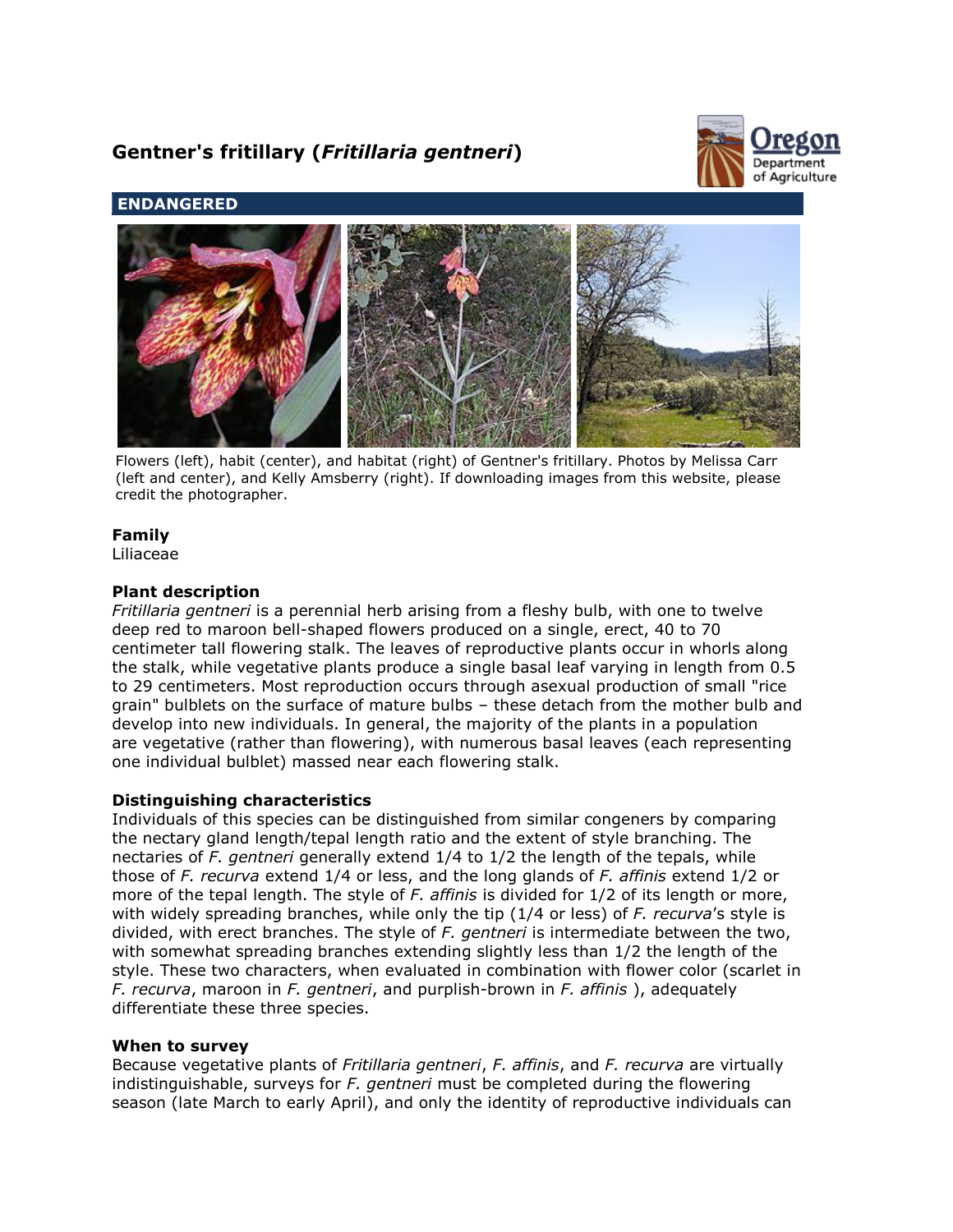be accurately determined.

#### **Habitat**

*Fritillaria gentneri* occurs in a surprising variety of habitats, from shaded riparian areas to open grasslands and chaparral, but generally prefers the ecotone between meadow and oak woodland. Populations inhabit sites from 306 to 1,544 meters in elevation, and occur on 25 different soil types. Plants appear to benefit from association with a wide variety of trees or shrubs, which may provide shade and protection from herbivory.

## **Range**

This species occurs from far northern California north to Josephine County, with the largest number of populations occurring near Jacksonville in Jackson County.

#### **Oregon counties**

Jackson, Josephine

## **Federal status**

Endangered

## **Threats**

Habitat destruction due to development, competition from exotic weeds, and grazing

#### **Conservation planning**

A U.S. Fish and Wildlife Service [Recovery Plan](http://ecos.fws.gov/docs/recovery_plans/2003/030828.pdf) (pdf document, 2.24 MB) was released for Gentner's fritillary in 2003.

#### **Did you know?**

This unusual fritillary was first noticed in a flower arrangement by Jacksonville resident Katherine Gentner in the early 1940's. Katherine's father, an entomologist at the Southern Oregon Experiment Station, recognized the uniqueness of this beautiful wildflower, and sent a specimen to his friend and associate, Oregon State University botanist Helen Gilkey. Dr. Gilkey subsequently published the description of this new species in the scientific journal *Madroño*, naming the plant after the Gentner family. Jacksonville's continuing fondness for Gentner's fritillary is exemplified by the city's annual Fritillary Festival, held in late March and early April.

#### **Current/Recent ODA projects**

Breeding system and hybridization in Gentner's fritillary Population variability of Gentner's fritillary

#### **References**

Amsberry, K. and R.J. Meinke. 2002. Reproductive ecology of *Fritillaria gentneri*. Native Plant Conservation Program, Oregon Department of Agriculture, Salem, Oregon.

Amsberry, K., S. Meyers, and R.J. Meinke. 2006. Evaluation of inter-population variability for the state- and federally-listed species *Fritillaria gentneri*. Native Plant Conservation Program, Oregon Department of Agriculture, Salem, Oregon.

Brock, R. and R. Callagan. 2001. Site review of *Fritillaria gentneri* on BLM lands: 2001 report. Siskiyou Biosurvey, Ashland, Oregon.

Gilkey, H.M. 1951. A new fritillary from Oregon. Madroño 11:137-141.